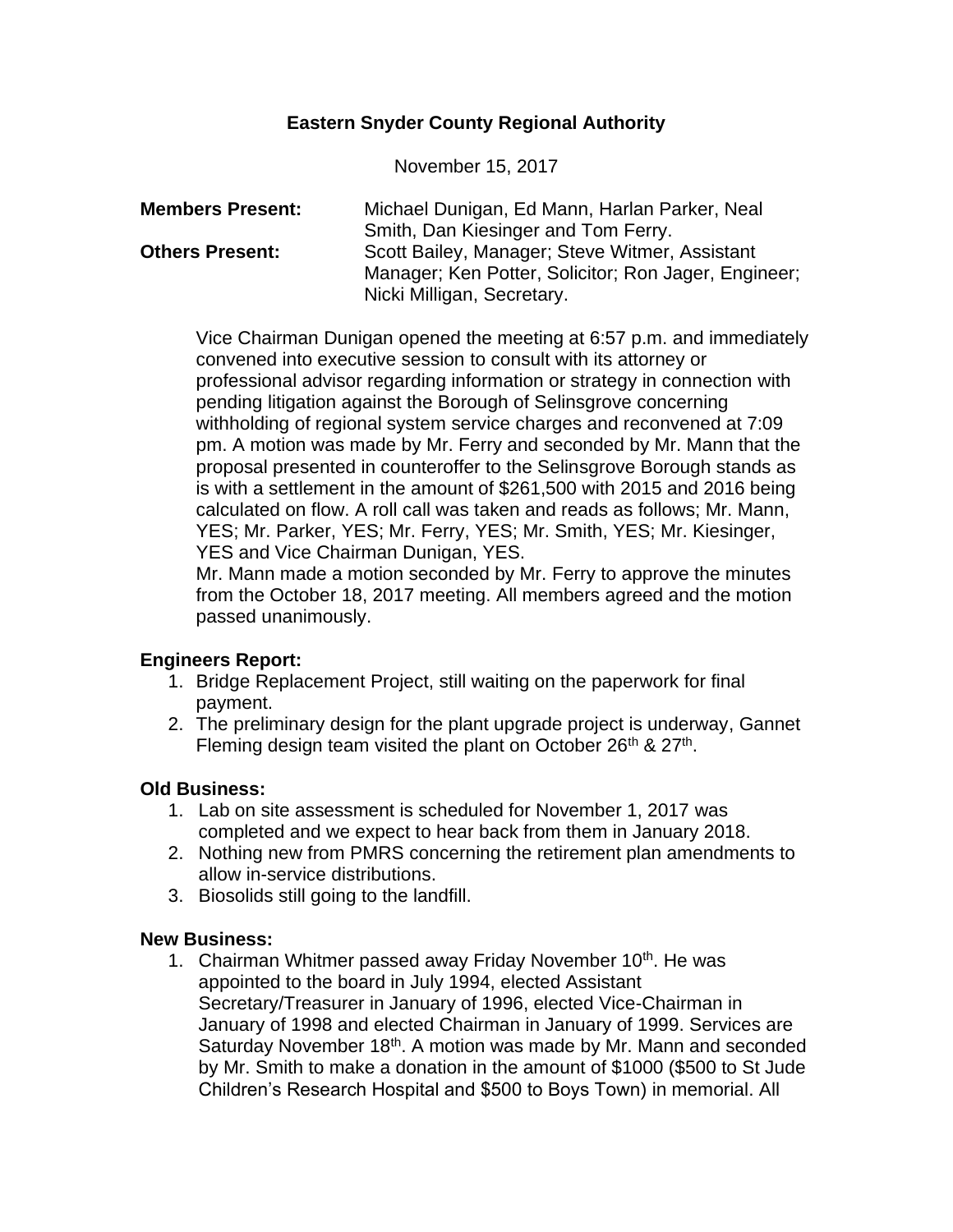members agreed and the motion passed unanimously. A request was also made to Mr. Potter to prepare a Resolution acknowledging John's years of service to ESCRA be approved at the December meeting.

- 2. A request was made to wait until after the January reorganization to change signatories for the checking account and the CD's.
- 3. A motion was made by Mr. Ferry and seconded by Mr. Parker authorizing Mr. Bailey, Manager to apply for a new credit card with a credit limit of \$20,000 from the Northumberland National Bank. All members agreed and the motion passed unanimously.
- 4. Primary Sludge Pump Control panel issues.
- 5. A motion was made by Mr. Mann and seconded by Mr. Smith to approve the 2018 budget. All members agreed and the motion passed unanimously.
- 6. A Debt service interest and principal payment in the amount of \$595,845.00 was made on October 25, 2017.
- 7. National Beef's 3rd Quarter 2017 surcharge was sent out in the amount of \$22,045.61.
- 8. No word on a replacement for Brady Brosious, rumored replacement for Joh Whitmer.
- 9. The Bench Trial scheduled for November 16-17, 2017 was cancelled.

# **Financial Report:**

The October Disbursements, October Budget Analysis and the current General Ledger Account Summary were presented to board members for review. Mr. Ferry made a motion, seconded by Mr. Mann to approve the reports. All members agreed and the motion passed unanimously.

## **Solicitors Report:**

1. Mr. Potter did not have anything new to report.

# **Executive Session:**

The Vice Chairman requested an executive session to consult with its attorney or professional advisor regarding information or strategy in connection with pending litigation against the Borough of Selinsgrove concerning withholding of regional system service charges. The board convened into executive session at 7:36 pm and reconvened at 7:39 pm. A motion was made by Mr. Ferry and seconded by Mr. Mann that the proposal presented in counteroffer to the Selinsgrove Borough stands as is with a settlement in the amount of \$261,500 with 2015 and 2016 being calculated on flow. All members agreed and the motion passed unanimously.